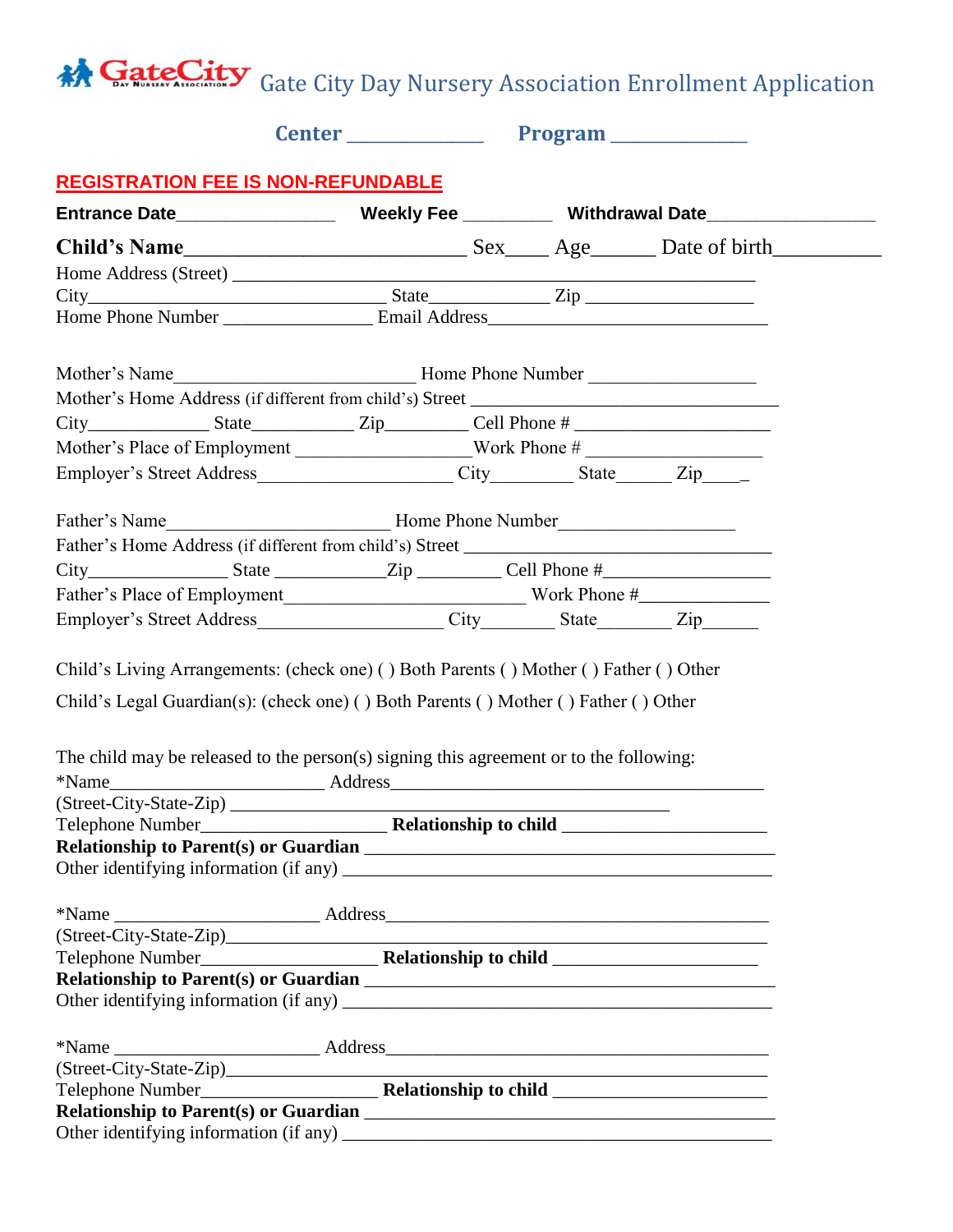## **PAGE 2 of 3**

| Persons to contact in the case of emergency when parent or guardian cannot be reached: |  |                                                                                                                                                                                                                  |
|----------------------------------------------------------------------------------------|--|------------------------------------------------------------------------------------------------------------------------------------------------------------------------------------------------------------------|
|                                                                                        |  |                                                                                                                                                                                                                  |
|                                                                                        |  |                                                                                                                                                                                                                  |
|                                                                                        |  |                                                                                                                                                                                                                  |
|                                                                                        |  |                                                                                                                                                                                                                  |
|                                                                                        |  |                                                                                                                                                                                                                  |
|                                                                                        |  |                                                                                                                                                                                                                  |
|                                                                                        |  |                                                                                                                                                                                                                  |
|                                                                                        |  |                                                                                                                                                                                                                  |
| Child's primary source of health care is:                                              |  |                                                                                                                                                                                                                  |
| $Doctor/clinic phone # \n\overline{\phantom{a}}\phantom{a}$                            |  |                                                                                                                                                                                                                  |
|                                                                                        |  | The following special accommodation(s) may be required to most effectively meet my child's                                                                                                                       |
|                                                                                        |  | My child is currently on medication(s) prescribed for long-term continuous use and/or has the<br>following pre-existing illness, allergies, or health concerns (such as diabetic, asthma, drug allergies, etc.): |

## **EMERGENCY MEDICAL AUTHORIZATION**

| Should (child's name)<br>Date of birth                                                                                   |  |
|--------------------------------------------------------------------------------------------------------------------------|--|
| suffer an injury or illness while in the care of Gate City Day Nursery Association and the facility is unable to contact |  |
| me (us) immediately, it shall be authorized to secure such medical attention and care for the child as may be            |  |
| necessary. I (We) shall assume responsibility for payment for services.                                                  |  |
|                                                                                                                          |  |

\_\_\_\_\_\_\_\_\_\_\_\_\_\_\_\_\_\_\_\_\_\_\_\_\_\_\_\_\_\_\_\_\_\_\_\_\_\_\_\_\_\_\_\_\_\_\_\_\_\_\_\_\_\_\_\_\_\_\_\_\_\_\_\_\_\_\_\_\_\_\_\_\_\_

| <b>Parent/Guardian: X</b> | Signature                                |  |
|---------------------------|------------------------------------------|--|
|                           |                                          |  |
|                           |                                          |  |
|                           | Facility Administrator/Person-In-Charge_ |  |
|                           | Signature                                |  |